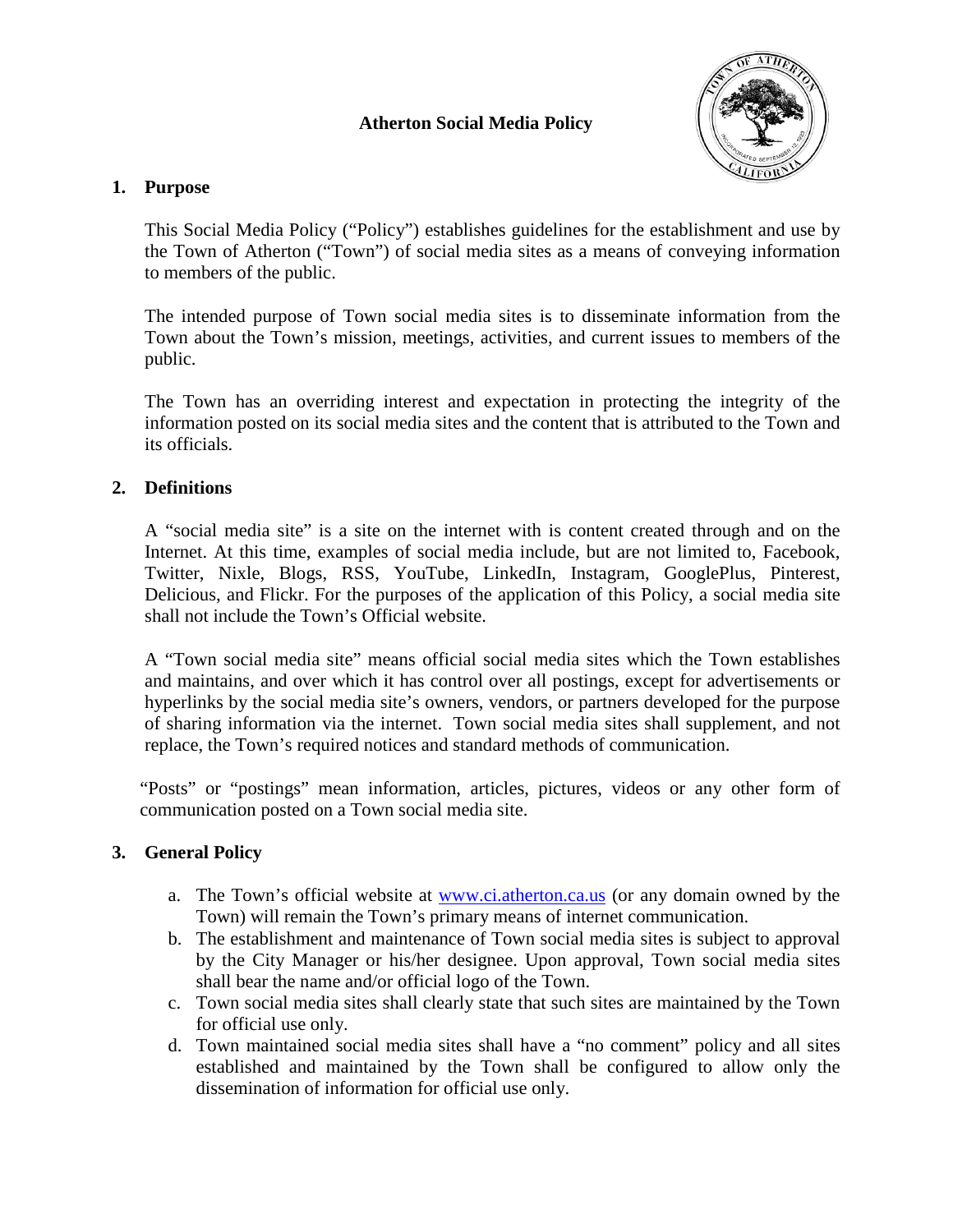

- e. All established sites shall comply with the Town's Social Media Policy.
- f. Town social media sites shall link back to the Town's official website for forms, documents, online services and other information necessary to conduct business with the Town.
- g. Staff shall monitor content on Town social media sites to ensure adherence to both the Town's Social Media Policy and the interest and goals of the Town.
- h. Town social media sites shall be managed consistent with the Brown Act. Members of the Town Council, Commissions and/or Boards shall not respond to, comment on, post, "like", "share", "tweet", "re-tweet or otherwise participate in any published postings, or use the site or any form of electronic communication to respond to, blog, or engage in serial meetings, or otherwise discuss, deliberate, or express opinions on any issue within the subject matter jurisdiction of the body.
- i. The Town reserves the right to terminate any Town social media site at any time without notice.
- j. Town social media sites shall comply with usage rules and regulations required by the site provider, including privacy policies.
- k. The Town's Social Media Policy shall be displayed to users or made available by hyperlink.
- l. All Town social media sites shall adhere to applicable federal, state and local laws, regulations and policies.
- m. Town social media sites are subject to the California Public Records Act. Any content maintained on a Town social media site that is related to Town business, including a list of subscribers, posted communication, and communication submitted for posting, may be considered a public record and subject to public disclosure. All postings on Town social media sites shall be sent to an official Town email account and maintained consistent with the Public Records Act.
- n. Employees representing the Town on Town social media sites shall conduct themselves at all times as a professional representative of the Town and in accordance with all Town policies.
- o. All Town social media sites shall utilize authorized Town contact information for account set-up, monitoring and access. The use of personal email accounts or phone numbers by any Town employee is not allowed for the purpose of setting-up, monitoring, or accessing a Town social media site.
- p. Town social media sites may contain content, including but not limited to, advertisements or hyperlinks over which the Town has no control. The Town does not endorse any hyperlink or advertisement placed on Town social media sites by the social media site's owners, vendors, or partners.
- q. The Town reserves the right to change, modify, or amend all or part of this policy at any time.

#### **4. Content Guidelines**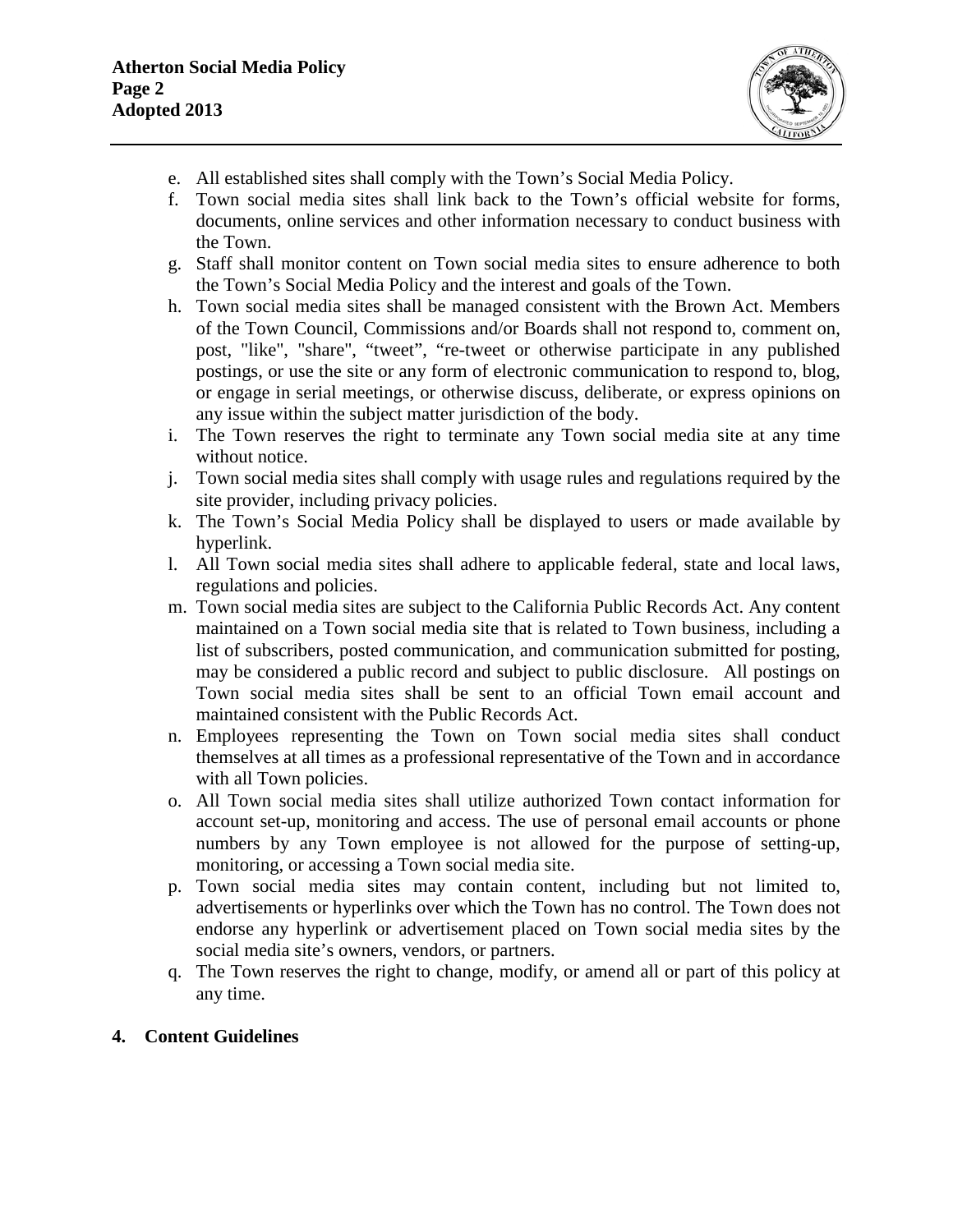

- a. The content of Town social media sites shall only pertain to Town-sponsored or Town-endorsed programs, services, and events. Content includes, but is not limited to, information, photographs, videos, and hyperlinks.
- b. Content posted to the Town's social media sites must contain hyperlinks directing users back to the Town's official website for in-depth information, forms, documents or online services necessary to conduct business with the Town of Atherton, whenever possible.
- c. The Town shall have full permission or rights to any content posted by the Town, including photographs and videos.
- d. Any employee authorized to post items on any of the Town's social media sites shall review, be familiar with, and comply with the social media site's use policies and terms and conditions.
- e. Any employee authorized to post items on any of the Town's social media sites shall not express his or her own personal views or concerns through such postings. Postings on any of the Town's social media sites by an authorized Town employee shall only reflect the views of the Town.
- f. Postings must contain information that is freely available to the public and not be confidential as defined by any Town policy or state or federal law.
- g. Postings may NOT contain any personal information, except for the names of employees whose job duties include being available for contact by the public.
- h. Postings to Town social media sites shall NOT contain any of the following:
	- o Comments that are not topically related to the particular posting being commented upon;
	- o Comments in support of, or opposition to, political campaigns, candidates or ballot measures;
	- o Profane language or content;
	- o Content that promotes, fosters, or perpetuates discrimination on the basis of race, creed, color, age, religion, gender, marital status, or status with regard to public assistance, national origin, physical or mental disability or sexual orientation, as well as any other category protected by federal, state, or local laws;
	- o Sexual content or links to sexual content;
	- o Solicitations of commerce;
	- o Conduct or encouragement of illegal activity;
	- o Information that may tend to compromise the safety or security of the public or public systems; or
	- o Content that violates a legal ownership interest of any other party.
- i. Any content removed based on these guidelines must be retained, including the time, date and identity of the poster, when available.
- j. The Town reserves the right to implement or remove any functionality of its social media site, when deemed appropriate by the Town Manager or his/her designee. This includes, but is not limited to, information, articles, pictures, videos or any other form of communication that is posted on a Town social media site.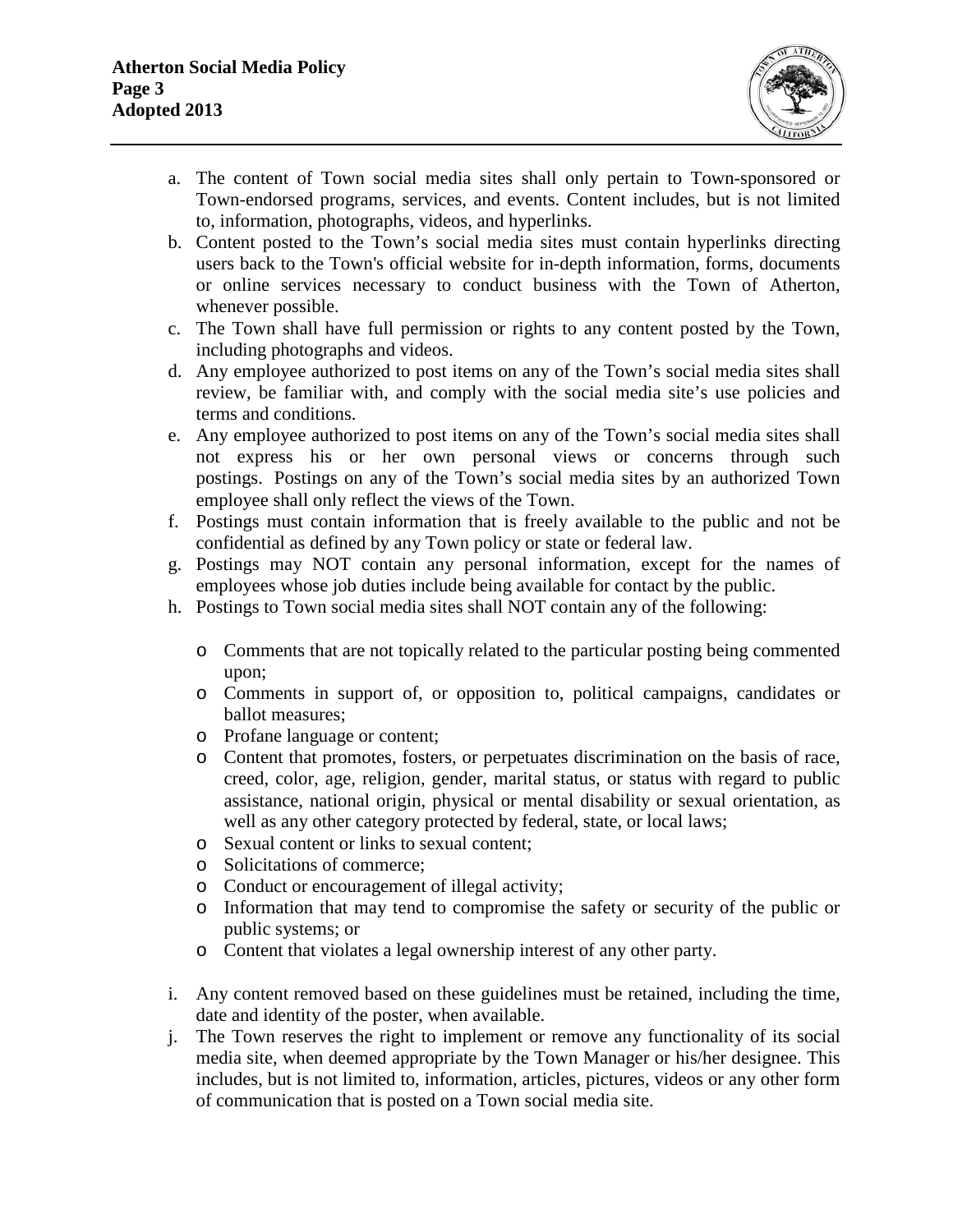

k. Except as expressly provided in this Policy, accessing any social media site shall comply with all applicable Town policies pertaining to communications and the use of the internet by employees, including email content.

### **5. LAW ENFORCEMENT INFORMATION RELEASE GUIDELINES**

The release of information is subject to restrictions governed by applicable local, state, and federal laws. No employee shall release any information that would hamper the successful conclusion of an investigation or jeopardize the safety of affected persons. Release of information must conform to existing policies and procedures for release, including, but not limited to, review by the City Attorney prior to release.

In general:

(a) Employees may release the following information on crime/criminal activity:

- 1. Basic information about a crime or incident
- 2. Basic information about victims, except as excluded below
- 3. Description of suspects
- 4. Basic description of weapons and vehicles used
- 5. Basic description of stolen items
- 6. Basic description of injuries and condition of victims
- 7. The name, age, address, and other basic information about arrestees and the charges against them
- 8. Information contained in arrest affidavits and other applicable crime or incident reports
- 9. Booking photographs
- 10. Suspect photographs or sketches necessary to identify an unknown offender
- (b) Employees shall not release the following information:
	- 1. Names, addresses, and any other information that would identify the victim of any crime
	- 2. Names, addresses, or identifying information related to juvenile arrestees
	- 3. Active criminal investigative information, active criminal intelligence information, surveillance techniques, or personnel deployment
	- 4. Names of informants and information provided by them
	- 5. Active Internal Affairs investigations, as governed by state law
	- 6. Names of witnesses
	- 7. Information concerning on-going Town of Atherton litigation
	- 8. The identity of critically injured or deceased persons prior to notification of next-ofkin
	- 9. Home address, telephone numbers, and familial information of law enforcement personnel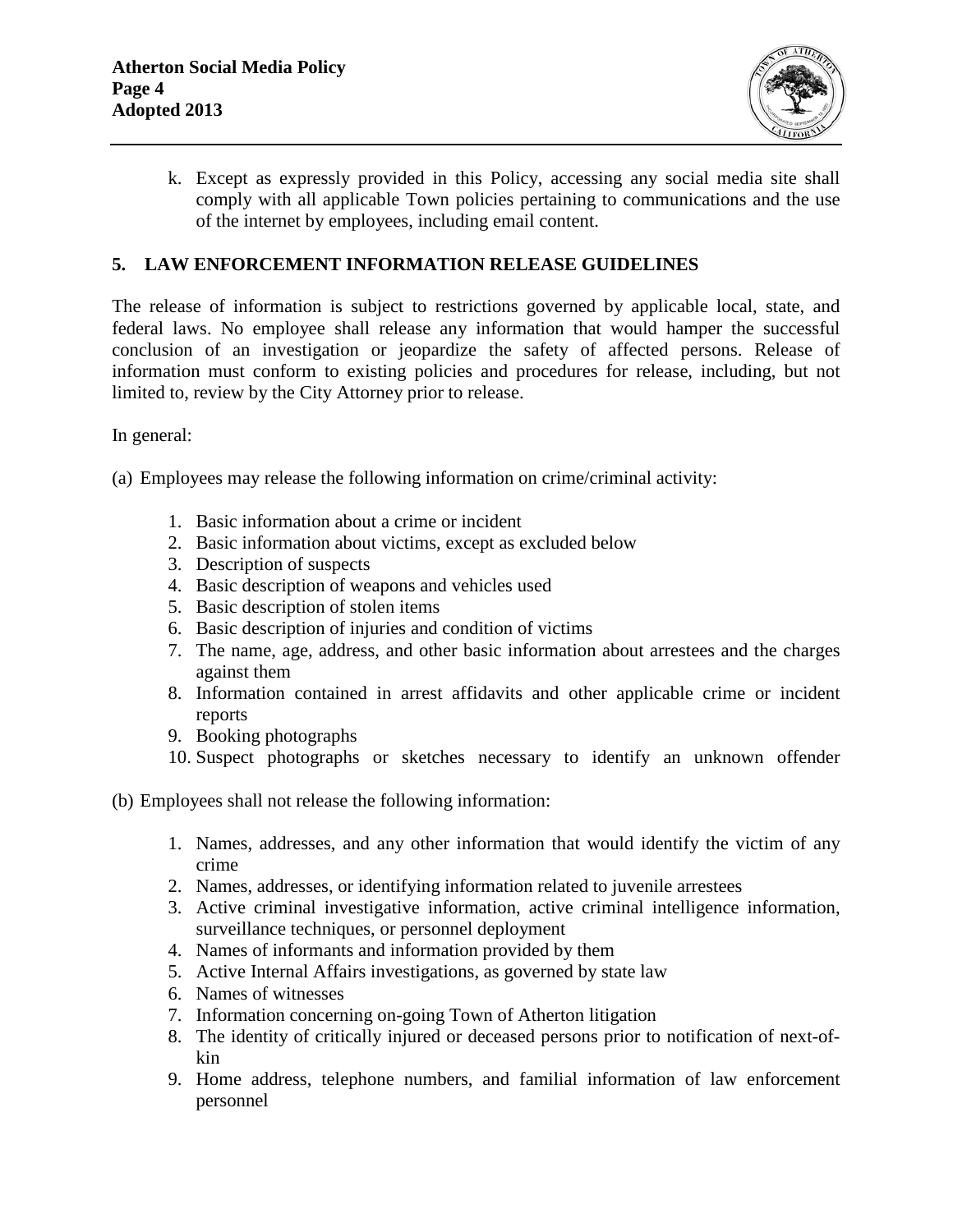

10. Any other information prohibited by state law from public disclosure

## **6. LAW ENFORCEMENT USE OF NIXLE**

(a) When authorized/directed to send a message via NIXLE, employees will access the Town's authorized NIXLE web page at, example "https://agency.nixle.com" and log on using the Town email address and NIXLE password. From the "control panel" on the left side of the page, choose one of three message types: Alert, Advisory, or Community. The following describes each type of message:

#### 1. Alert

- (a) intended for "urgent, must know"' and time-sensitive information, including:
	- 1. Missing person (at-risk) alerts
	- 2. Major building or area evacuations
	- 3. Imminent life threatening weather/Natural disaster advisory
	- 4. Shooting just occurred and shooting suspect is at large
	- 5. Shelter in place advisories
- (b) Alert information is sent to every user registered in the jurisdiction or defined geographic area and users cannot opt out of receiving these messages; therefore, Alert messages must be sent prudently.
- (c) Posting Authority: Due to the emergent nature of Alerts, they should only be posted with the approval of a PIO, Watch Commander, or member of the police management team.
- 2. Advisory
	- (a) Intended for less urgent, need to know information, both time-sensitive and non-time-sensitive messages, including:
		- 1. Crime patterns
		- 2. School lock-downs
		- 3. BOLs (Be On the Lookout)
		- 4. Increased terror warnings
		- 5. Suspicious activity
		- 6. Time-sensitive traffic messages, including:
			- a. A traffic collision that will either impact traffic or shut down a route for a specific period of time
			- b. Implications during commute hours, high traffic areas, or during special events
	- (b) Posting Authority: Advisory notifications may be posted by the PIO, Sergeant or above, or member of the police management team. Investigative implications should be taken into consideration on advisory postings, and deconflicted with the Investigations Unit whenever possible.
- 3. Community
	- (a) Non-time—sensitive messages, news, and information including: